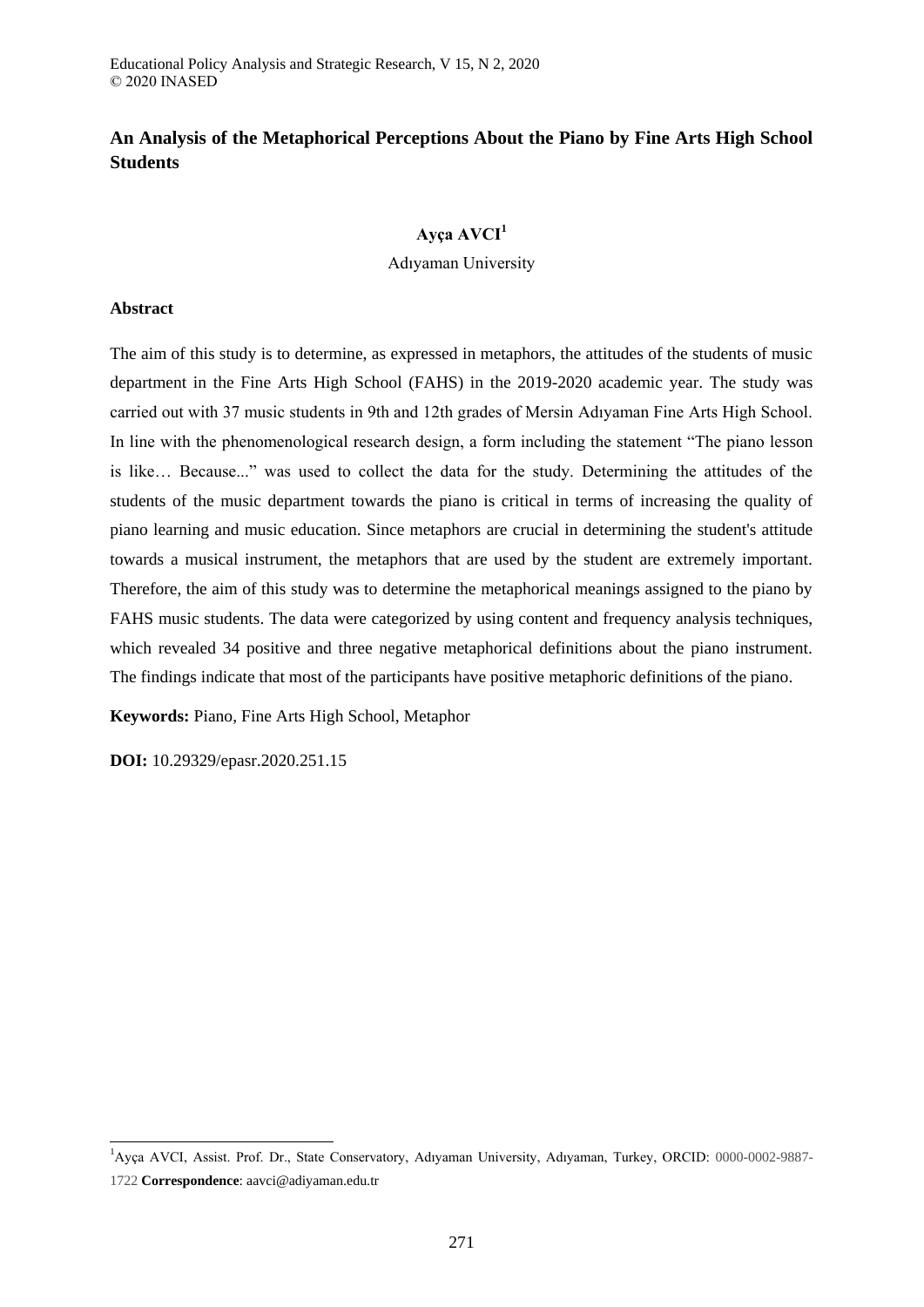## **Introduction**

According to Palmquist (2001, p.1), "Metaphor, which is a linguistic tool that connects two objects or concepts, is regarded as a symbolic language structure in which two different ideas or concepts are linked to make a transition or comparison from one field of life to another. …Metaphors appear in our daily language as nouns, verbs, or modifiers." Metaphor is to understand and experience anything from another point of view (Lakoff and Johnson, 1980, p.5). The metaphor helps us in other ways as well: It allows us to connect the object or phenomenon that we try to understand to a network of concepts that belong to another meaning, to see it from different perspectives and to notice the situations that have been overlooked before (Taylor, 1984, p.103). When using metaphors, individuals can express their own truths, whether they are aware or not, by associating them with their own lives and experiences. (Lakoff and Johnson, 2003, p.56). Since the function of metaphors is "understanding," it is also used as a tool of perception in the education process (Woon and Ho, 2005, p.362).

In the process of music education, the piano, which is accepted as a basic musical instrument, supports the student in terms of reading, listening and playing music, and has a significant positive effect on achieving the targeted behavioral changes by mediating basic music studies and enabling the student to appreciate music and gain musical knowledge (Buchanan, 1964; Vernezza, 1967). Since FAHS students study in an educational institution that provides a professional foundation for music education, how they define the piano can greatly help designing the subsequent piano teaching and learning processes. How the student conceptualizes the piano in his/her mind can be considered as a description of his/her approach to the piano. The most important aspect of this definition is that if students have a negative approach to the piano, it is possible to identify this and then to identify the reasons. Thus, it may be possible to produce solutions to the identified problems and to turn any negative perspectives of the student into positive ones.

Although this study specifically focuses on the piano instrument, a remarkable number of metaphor studies have been conducted on music, especially in the last seven years. Some of these studies are as follows: Koca (2012) conducted a study on pre-school teacher candidates' perceptions of learning music through metaphors. Mustan-Dönmez and Karaburun (2013) examined the tradition of metaphorical narrative in folk songs, while Özkul (2013) identified metaphors in musical expression in terms of the relationship between music and language. Umuzdaş and Umuzdaş (2013) conducted a metaphorical analysis of pre-service teachers' perceptions of the music lesson. Babacan (2014) determined the metaphorical perceptions of a group of students studying at a fine arts high school about the concept of music. Mentiş-Köksoy (2015) conducted a similar study with a group of primary school pre-service teachers and studied their perceptions about the concept of music by using metaphors. Aydıner-Uygun (2015) analyzed pre-service teachers' perceptions of traditional music genres through metaphors. Dinç-Altun (2014), on the other hand, metaphorically examined the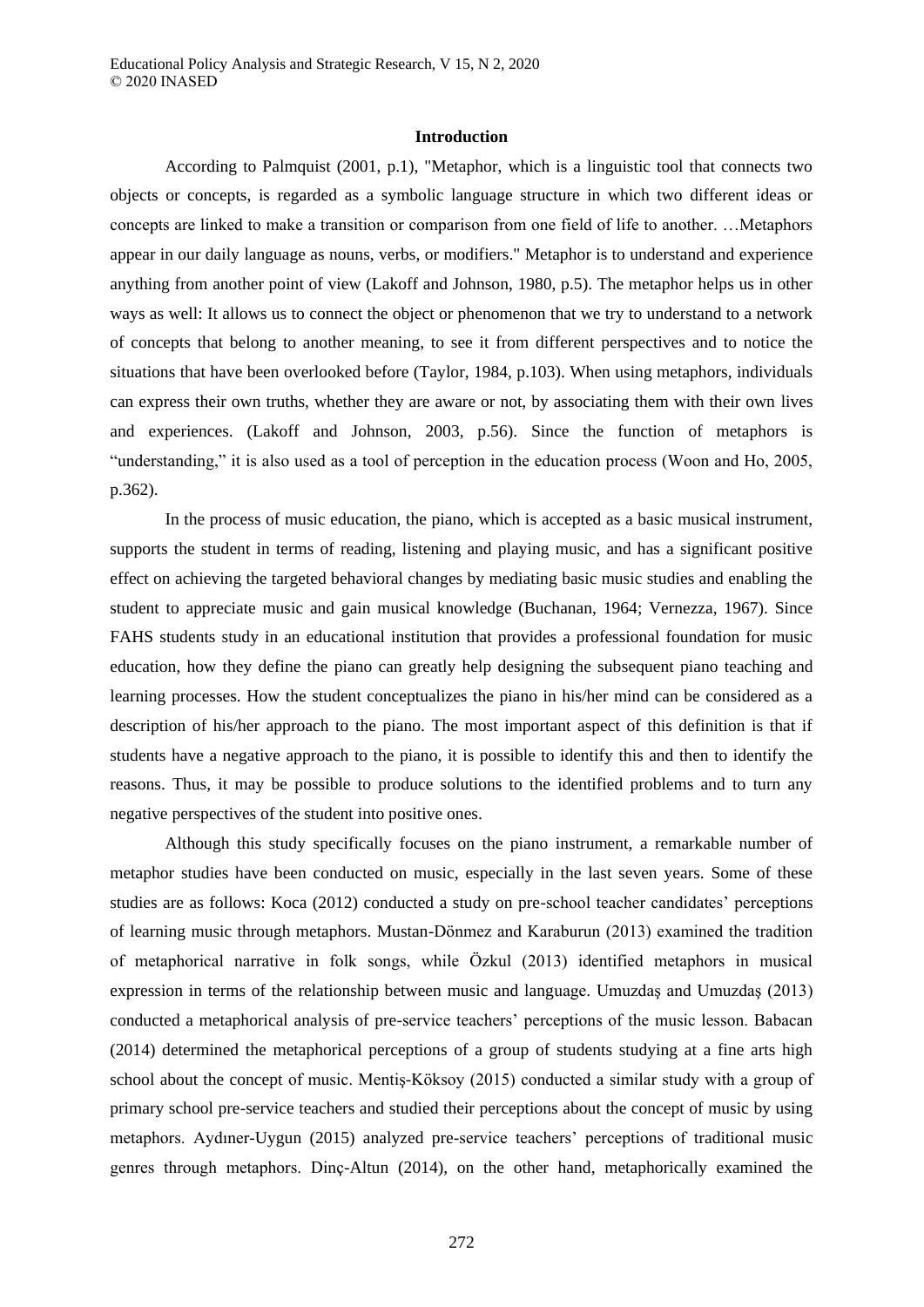perceptions of a group of undergraduate students in a department of music teaching about the piano course. Yazıcı (2019), who also studied the piano course, conducted a metaphorical study of the attitudes of the music department students attending the piano course in a Fine Arts High School.

## **Aim of the Study and Research Questions**

The aim of this study is to determine the perceptions of music students of a Fine Arts High School about the concept of "piano" by means of metaphors. To this end, some sub-objectives were determined and these research objectives were posed as the following questions:

1. What are the metaphors of music students of a Fine Arts High School regarding the concept of piano?

2. Under which conceptual categories can these metaphors about piano be classified according to their common characteristics?

## **Method**

This study uses phenomenology as its research design, which is used to investigate phenomena that we do not fully perceive in our daily life. Phenomenology focuses particularly on the phenomena that we are aware yet do not have a deep knowledge and perception of. Thus, it is used as a basis for defining a phenomenon in detail, explaining it through examples, and gaining a deeper understanding of it by tapping into the power of subjective information (Lightning and Lightning, 2011; Balcı, 2011).

## **Participants**

This study implemented the purposive sampling method for the participant selection because it aims to determine the metaphorical perceptions of the 9<sup>th</sup> and  $12<sup>th</sup>$  grade students of FAHS music department about the concept of piano. The study was carried out with 37 music students studying at Adıyaman Fine Arts High School in the 2019-2020 school year. 45.95% of the participants were girls  $(n=17)$  and 54.05% were boys  $(n=20)$ .

| Characteristic |                                       |    | $(\%)$ |
|----------------|---------------------------------------|----|--------|
| Age            | $14 - 15$                             | 10 | 27.03  |
|                | $17 - 18$                             | 27 | 72.97  |
|                |                                       | 37 | 100    |
|                | Girl                                  | 17 | 45.95  |
| Gender         |                                       |    |        |
|                | <b>Boy</b>                            | 20 | 54.05  |
| <b>Total</b>   |                                       | 37 | 100    |
| Grade          | $9th$ grade<br>10 <sup>th</sup> grade | 10 | 27.03  |
|                |                                       | 27 | 72.97  |
| <b>Total</b>   |                                       | 37 | 100    |

| Table 1. Characteristics of the Participants |  |  |
|----------------------------------------------|--|--|
|----------------------------------------------|--|--|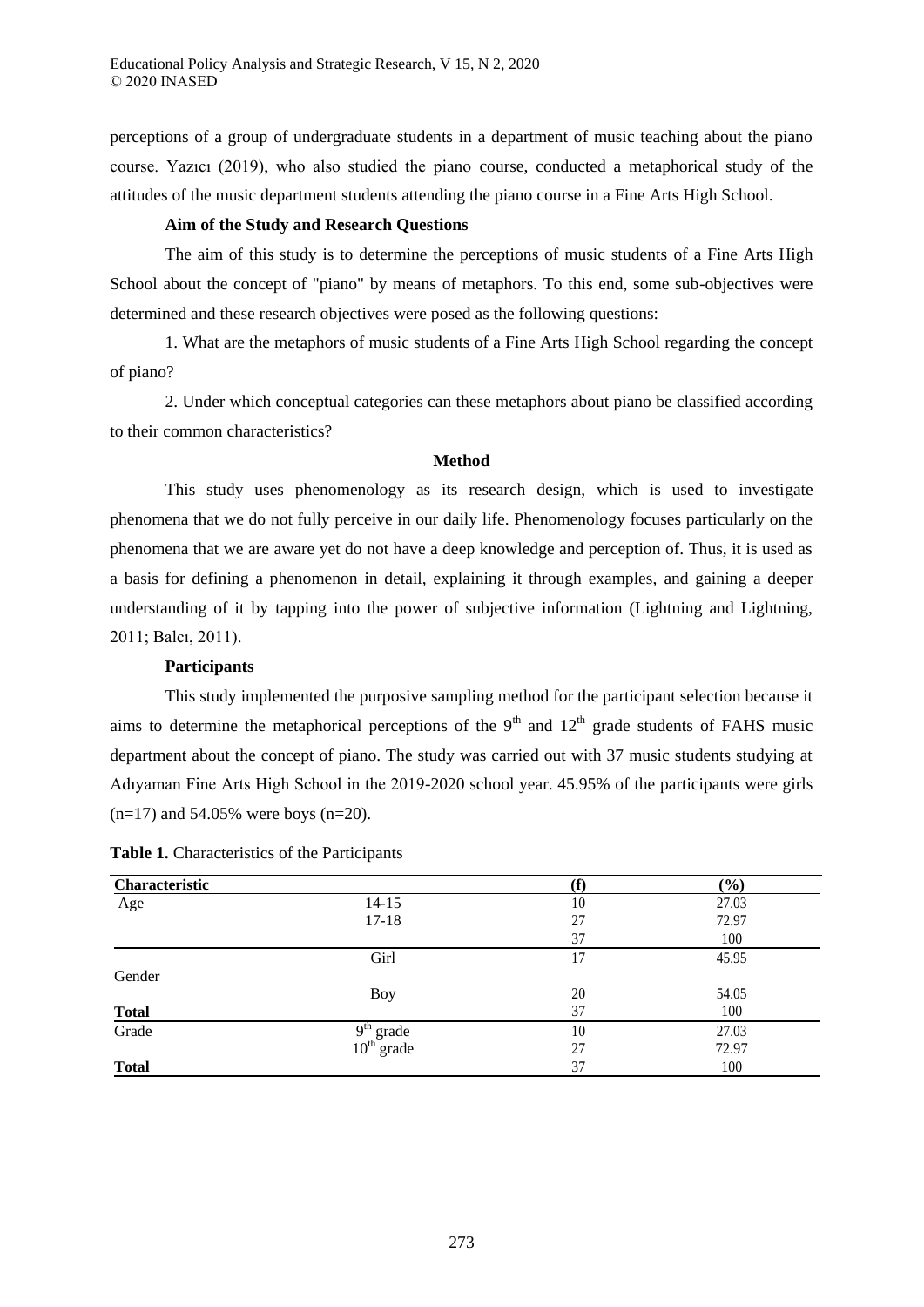#### **Data Collection Tool**

A questionnaire was prepared to find out the Fine Arts High School music department students' mental images and reasons about the concept of piano. The questionnaire has two parts. In the first part, the students were asked about their age, gender and grade, and in the second part, they were asked to fill the gaps in the following sentence: "It is like a piano .... because ....". At this stage, the students were asked to think and write a about a single metaphorical image during half of a class period. In the metaphorical research questionnaires, the concept of "like" is stated in order to have the participants form the link between the subject of the metaphor and the source of the metaphor in an easier and clearer way. The concept of "because" is used because it provides a rationale for the metaphors written (Saban, 2009). As the documents providing the data source, these questionnaires completed by the students were used as the data collection tool for the current study.

## **Data Analysis**

The data in the study were obtained by content analysis. The primary aim in content analysis is to reveal the relationships among the concepts that can explain the data. Therefore, the collected data should first be conceptualized, and then the themes should be logically arranged in accordance with the determined concepts to explain the data accordingly. Thus, the data obtained by content analysis can be described and the facts in the data can be identified. The basis of content analysis is to be able to group similar data with certain concepts and themes together, and interpret them in a comprehensible way. The rationale underlying the digitization of the qualitative data obtained in this study through frequency analysis was allowing a comparison of the themes or categories identified during the analysis of the data, increasing the validity and reliability of the study, reducing bias, and enabling the re-evaluation of the findings in light of data from a larger sample by means of data collection tools such as questionnaires (Lightning and Lightning, 2011).

The metaphor analysis and interpretation were carried out in four stages: 1. Labeling, 2. Screening and elimination, 3. Compilation and category development, 4. Ensuring validity and reliability.

In order to label the metaphors, first of all, a temporary list of the metaphors was made in alphabetical order to see if the statements made by the students of FAHS Music department were clearly metaphors. At the stage of elimination, 8 of the 45 metaphors obtained from the music department students were eliminated because they were not actually metaphors, and 37 metaphors were retained. In the compilation and category development stage, the metaphors identified were divided and tabulated into two groups as positive and negative, yielding 8 positive and 2 negative categories.

In the fourth stage, to ensure validity and reliability, the list of metaphors subsumed by 10 categories were presented to three experts to have them check whether the metaphors represented the categories, and the experts were asked to develop a new list by using these categories and metaphors.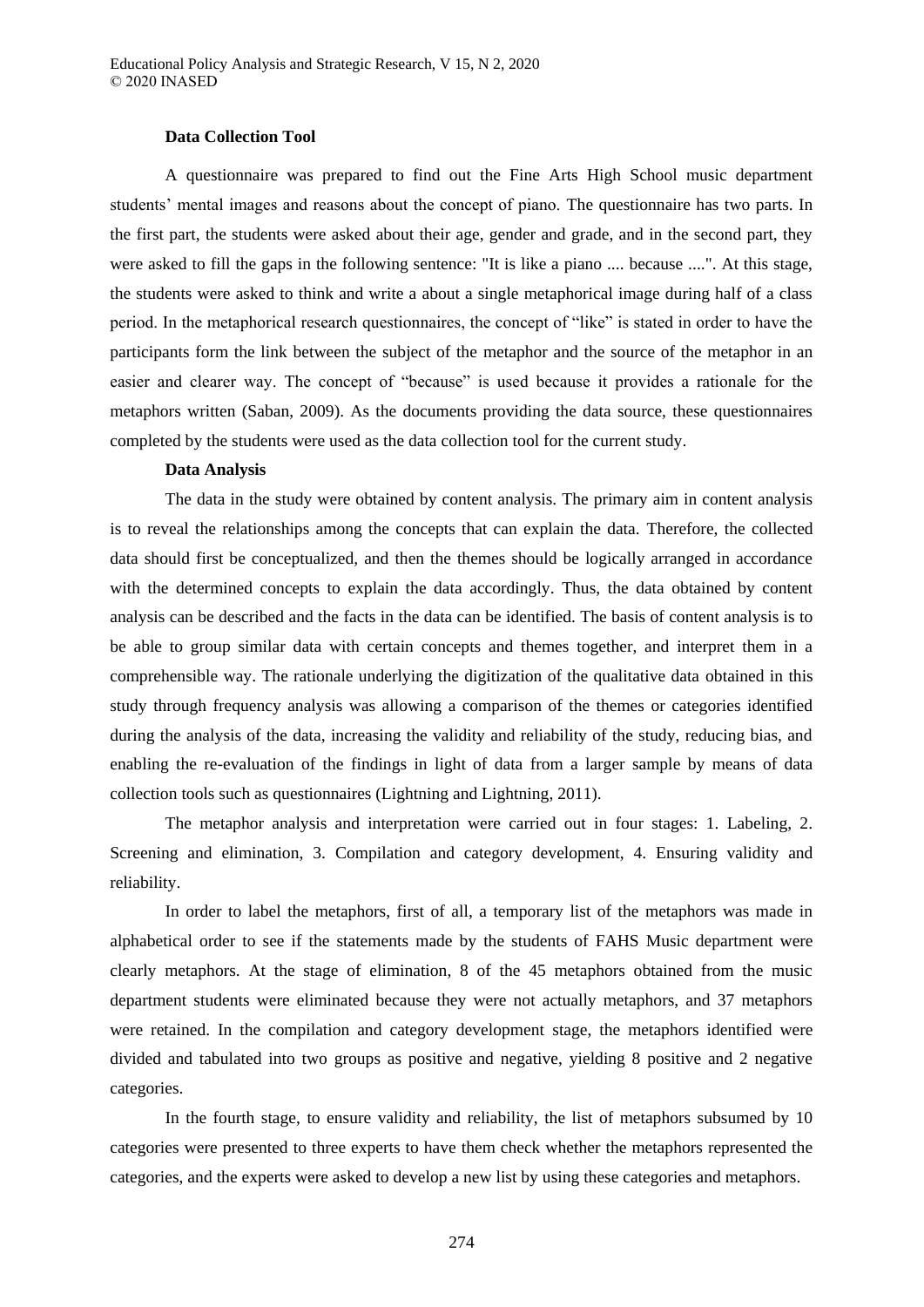Consensus on all metaphors was clear, which proved the validity of the lists. In the next step, Miles and Huberman's reliability formula [Reliability: Consensus / (Consensus + Disagreement)] was used to test the reliability. This calculation showed that the reliability of the study was 100%. A reliability score above 70% is sufficient for a study to be accepted as reliable (Miles and Huberman, 1994). Thus, the lists in the study were accepted as reliable.

## **Results**

In this section, the metaphors formed by the participants about the "piano" are listed and presented in a table and interpreted in line with the purposes of the study.

# **The Metaphors Developed by the Fine Arts High School Music Department Students about the Piano**

Under this heading, the metaphors developed by the participants are listed in alphabetical order and presented by indicating the number and percentage of the participating students expressing each metaphor.

|           |                |                                | <b>Students Expressing the Metaphor</b> |          |                    |          |  |
|-----------|----------------|--------------------------------|-----------------------------------------|----------|--------------------|----------|--|
| Category  | Code           | <b>Metaphor</b>                |                                         |          | <b>Codes Total</b> |          |  |
|           |                |                                | (f)                                     | (%)      | (f)                | (%)      |  |
|           | $\mathbf{1}$   | My mom                         | 1                                       | 2,702703 |                    |          |  |
|           | $\overline{c}$ | Friend                         | 1                                       | 2,702703 |                    |          |  |
|           | 3              | Love                           | 1                                       | 2,702703 |                    |          |  |
|           | $\overline{4}$ | Close friend                   | 1                                       | 2,702703 |                    |          |  |
|           | 5              | My feelings                    | 3                                       | 8,108108 |                    |          |  |
|           | 6              | Expression of my feelings      | 1                                       | 2,702703 |                    |          |  |
|           | 7              | Sun                            | 1                                       | 2,702703 |                    |          |  |
|           | 8              | Life                           | $\overline{c}$                          | 5,405405 |                    |          |  |
|           | 9              | Philosophy of Life             | 2                                       | 5,405405 |                    |          |  |
|           | 10             | A part of my life              | 5                                       | 13,51351 |                    |          |  |
|           | 11             | A key that opens all the doors | 1                                       | 2,702703 |                    |          |  |
| Positive  | 12             | <b>Indian TV Series</b>        | 1                                       | 2,702703 |                    |          |  |
|           | 13             | Peace                          | 1                                       | 2,702703 | 34                 | 91,89189 |  |
| Metaphors | 14             | My heart                       | 1                                       | 2,702703 |                    |          |  |
|           | 15             | The melody in my heart         | 1                                       | 2,702703 |                    |          |  |
|           | 16             | Sibling                        | 1                                       | 2,702703 |                    |          |  |
|           | 17             | Savior Angel                   | 1                                       | 2,702703 |                    |          |  |
|           | 18             | <b>Breath</b>                  | 2                                       | 5,405405 |                    |          |  |
|           | 19             | My soul                        | 1                                       | 2,702703 |                    |          |  |
|           | 20             | Piece of my soul               | 1                                       | 2,702703 |                    |          |  |
|           | 21             | Relaxing                       | 1                                       | 2,702703 |                    |          |  |
|           | 22             | Joy                            | 1                                       | 2,702703 |                    |          |  |
|           | 23             | Water                          | 1                                       | 2,702703 |                    |          |  |
|           | 24             | Reflector                      | 1                                       | 2,702703 |                    |          |  |
|           | 25             | Life style                     | 1                                       | 2,702703 |                    |          |  |
| Negative  | 26             | Nothing                        | $\overline{2}$                          | 5,405405 |                    |          |  |
| Metaphors | 27             | Drug                           | $\mathbf{1}$                            | 2,702703 | 3                  | 8,108109 |  |
|           |                | Total                          | 37                                      | 100      | 37                 | 100      |  |

**Table 2.** The FAHS Music Department Students' Metaphors about the Piano and the Number and Percentage of Students expressing them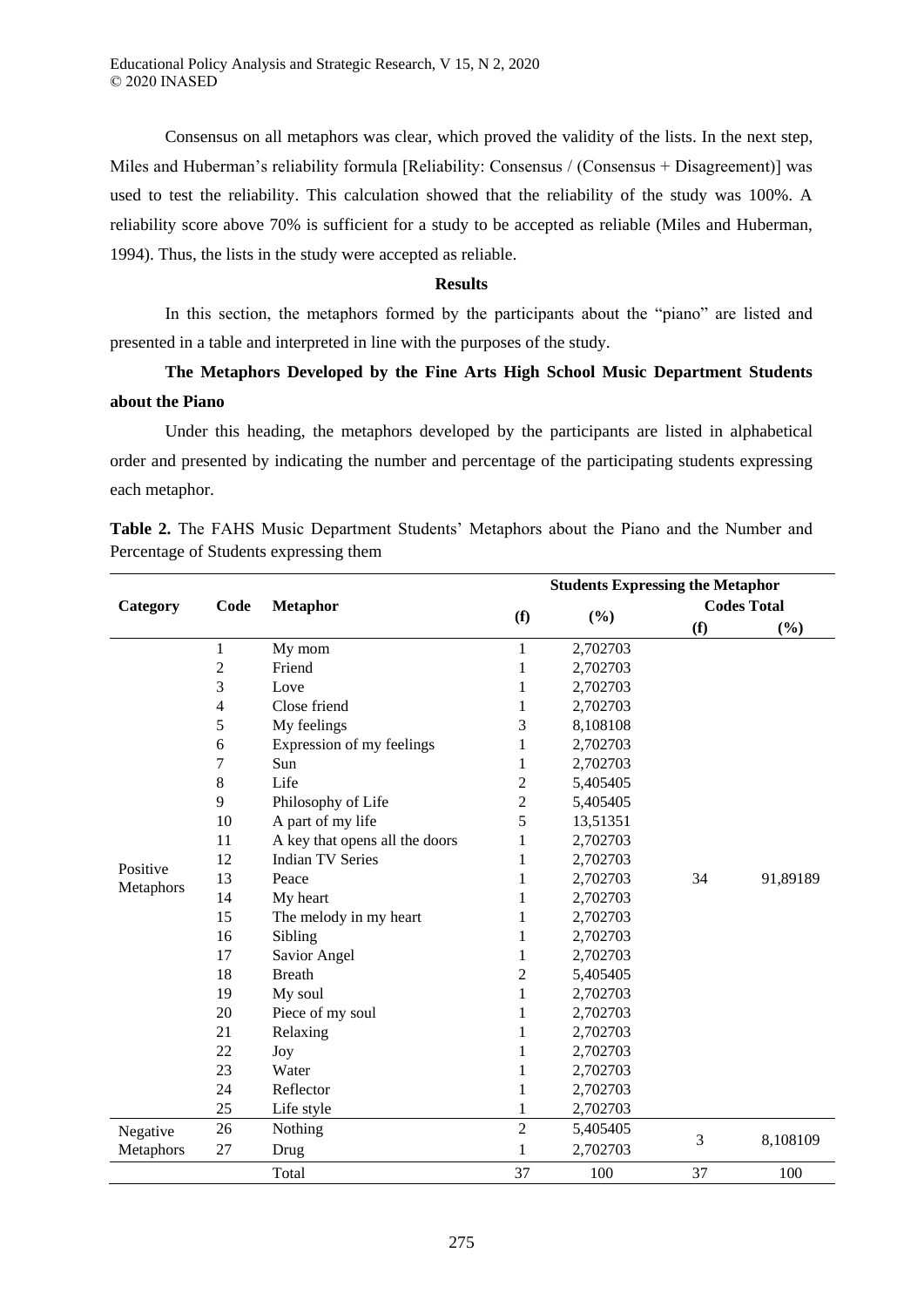Table 2 shows that 37 FAHS music students developed 27 metaphors for the "piano" instrument. In the light of these data, it can be said that the FAHS students have a broad view of the piano instrument and assign various missions to the piano by putting it in different places in their lives. Most of the metaphors (91.90%) are positive while a small part (8.10%) is negative, which indicates that students have a positive attitude towards the piano.

It is observed that the students mostly use the "part of my life" and "my feelings" metaphors for the piano. This shows that students see the piano as an indispensable part of their lives and adopt it as a part of themselves, just like their feelings. In addition to these two metaphors with the highest frequency, the students' metaphors "life, lifestyle, and philosophy of life" expressed in similar terms shows that students regard the piano as the center of their lives. In addition to the life definitions in clear terms, the "soul", "part of the soul", "my heart," and "breath" metaphors can be interpreted as expressions that underline how vital the piano is for them to live.

FAHS students defined the piano as the social figure they saw closest to them by attributing some human characteristics to the piano, with metaphors such as "mother, friend, close friend, and brother". This indicates how dear the piano is to them and how close they view it to themselves.

When all the metaphors are examined, it is seen that the piano has a fixed place in the students' life and it has a positive effect not only on their academic achievement but also on their status in life. This issue will become clearer when the categories through which these effects are expressed are revealed.

# **Metaphorical Categories Developed by the Fine Arts High School Music Department Students on the "Piano" Instrument**

Under this heading, the metaphors developed by the participants are divided into categories and presented with the number and percentage of the participating students representing each category and metaphor.

| Category  | Code | <b>Metaphor</b> | <b>Description</b><br><b>Student</b><br><b>Example</b> |   | <b>Student Expressing the Metaphor</b> |              |          |  |
|-----------|------|-----------------|--------------------------------------------------------|---|----------------------------------------|--------------|----------|--|
|           |      |                 |                                                        | f |                                        | <b>Total</b> |          |  |
|           |      |                 |                                                        |   | $\frac{6}{9}$                          |              | $\%$     |  |
|           |      |                 | "Life is the beginning of                              |   |                                        |              |          |  |
|           | 2    | Life            | animation and piano is the                             | 2 | 5,405405                               |              |          |  |
|           |      |                 | beginning of music."                                   |   |                                        |              |          |  |
| Pre-      |      |                 | "It is necessary for the                               |   |                                        | 4            | 10,81081 |  |
| requisite | 25   | Savior          | basis of all music lessons,                            |   | 2,702703                               |              |          |  |
|           |      | Angel           | musically. The savior of my                            |   |                                        |              |          |  |
|           |      |                 | music."                                                |   |                                        |              |          |  |
|           | 28   | Indian          | "I love TV series. I love                              |   | 2.702703                               |              |          |  |

**Table 3.** Positive Metaphors about the Piano and the Number and Percentage of the Students Expressing These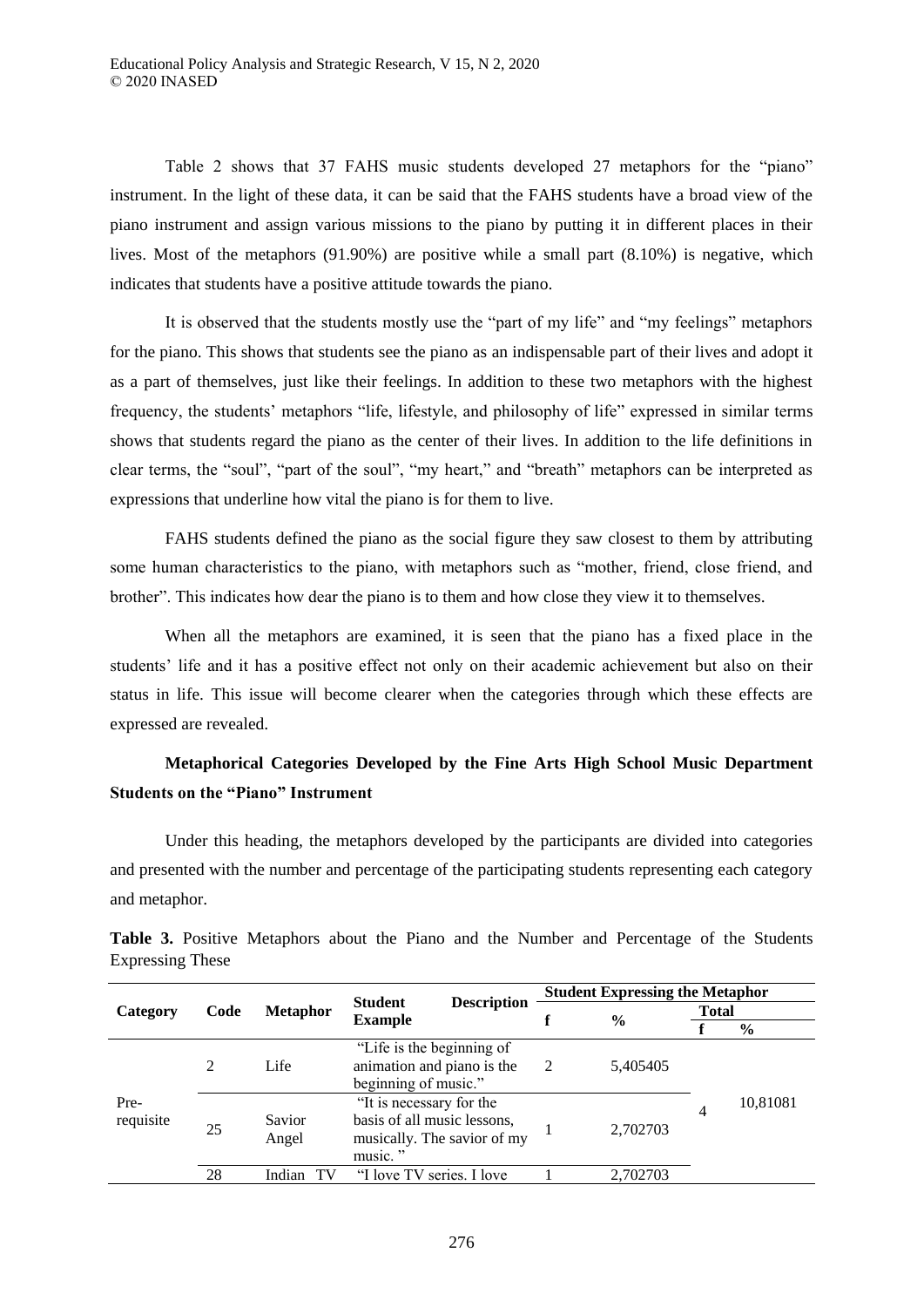|            |    | series        | movies too. Because they<br>have piano music." |              |          |                |          |
|------------|----|---------------|------------------------------------------------|--------------|----------|----------------|----------|
|            |    |               |                                                |              |          |                |          |
|            |    |               | "From my point of view,                        |              |          |                |          |
|            |    | Part of my    | the piano is not just a                        |              |          |                |          |
|            | 11 | life          | practice in a music class. It                  | 5            | 13,51351 |                |          |
|            |    |               | has a very important place                     |              |          |                |          |
|            |    |               | in my life."                                   |              |          |                |          |
|            |    | Philosophy    | "It is one of my                               |              |          |                |          |
|            | 12 | of Life       | indispensables."                               | 1            | 2,702703 |                |          |
|            |    |               | "I love it so much, and I                      |              |          |                |          |
|            |    |               |                                                |              |          |                |          |
|            |    |               | want to see more of it, but                    |              |          |                |          |
|            | 3  | Life style    | unfortunately we can't. It's                   | 1            | 2,702703 |                |          |
|            |    |               | very special for me. I'd love                  |              |          |                |          |
|            |    |               | it to be my main                               |              |          |                |          |
|            |    |               | instrument."                                   |              |          |                |          |
|            |    |               | "Each of its notes, each of                    |              |          |                | 29,72973 |
| Importance |    |               | its works reaches the                          |              |          | 11             |          |
|            |    | Part of my    | deepest, most inaccessible                     |              |          |                |          |
|            | 13 | soul          | points of my soul, appeals                     | 1            | 2,702703 |                |          |
|            |    |               | to my emotions and is an                       |              |          |                |          |
|            |    |               | integral part of my life."                     |              |          |                |          |
|            |    |               | "This is the last instrument                   |              |          |                |          |
|            |    |               |                                                |              |          |                |          |
|            |    |               | I'd give up in life. I want to                 |              |          |                |          |
|            | 10 | Joy           | advance on the piano and                       | 1            | 2,702703 |                |          |
|            |    |               | pass it on to the next                         |              |          |                |          |
|            |    |               | generations. I love the                        |              |          |                |          |
|            |    |               | piano."                                        |              |          |                |          |
|            | 19 | Mother        | "It is indispensable for me.                   | $\mathbf{1}$ | 2,702703 |                |          |
|            |    |               |                                                |              |          |                |          |
|            | 23 | Feeling       | "It is just as important to                    |              |          |                |          |
|            |    |               | me as my feelings are."                        | $\mathbf{1}$ | 2,702703 |                |          |
|            | 29 |               | "A person needs his heart                      |              |          |                |          |
|            |    | My heart      | to live, and a piano to have                   | $\mathbf{1}$ | 2,702703 |                | 8,108109 |
|            |    |               | music."                                        |              |          |                |          |
|            |    |               | "You cannot live without                       |              |          |                |          |
|            | 1  | Water         | water. I cannot live without                   | $\mathbf{1}$ | 2,702703 |                |          |
| Need       |    |               | the piano."                                    |              |          | $\overline{3}$ |          |
|            |    |               |                                                |              |          |                |          |
|            |    |               | "I cannot think of life                        |              |          |                |          |
|            | 27 | <b>Breath</b> | without the piano. Without                     | $\mathbf{1}$ | 2,702703 |                |          |
|            |    |               | the piano, I feel something                    |              |          |                |          |
|            |    |               | is missing in music."                          |              |          |                |          |
|            |    |               | "Its sound gives me peace.                     |              | 2,702703 |                |          |
|            | 33 | Love          | Something that fixes all my                    | $\mathbf{1}$ |          |                |          |
|            |    |               | troubles."                                     |              |          |                |          |
|            |    |               | "Every time I play it and                      |              |          |                |          |
|            |    |               | listen to it, I feel great                     |              |          |                |          |
|            | 30 | Relaxing      | peace of mind and I forget                     | 1            | 2,702703 |                |          |
|            |    |               | all my troubles."                              |              |          |                |          |
|            |    |               | "When I listen to a piece on                   |              | 2,702703 |                |          |
| Support    | 9  | Key           | the piano, my soul rests."                     | $\mathbf{1}$ |          | 8              | 21,62162 |
|            |    |               | "You relax as you play,                        |              | 2,702703 |                |          |
|            |    |               |                                                |              |          |                |          |
|            | 24 | <b>Breath</b> | and that moment gives you                      | $\mathbf{1}$ |          |                |          |
|            |    |               | life like a breath. It cleanses                |              |          |                |          |
|            |    |               | you of all your troubles."                     |              |          |                |          |
|            | 16 | My sould      | "It gives me peace and rests                   | $\mathbf{1}$ | 2,702703 |                |          |
|            |    |               | my soul."                                      |              |          |                |          |
|            | 34 | Sibling       | "It is comforting like a                       | $\mathbf{1}$ | 2,702703 |                |          |
|            |    |               | brother."                                      |              |          |                |          |
|            |    |               |                                                |              |          |                |          |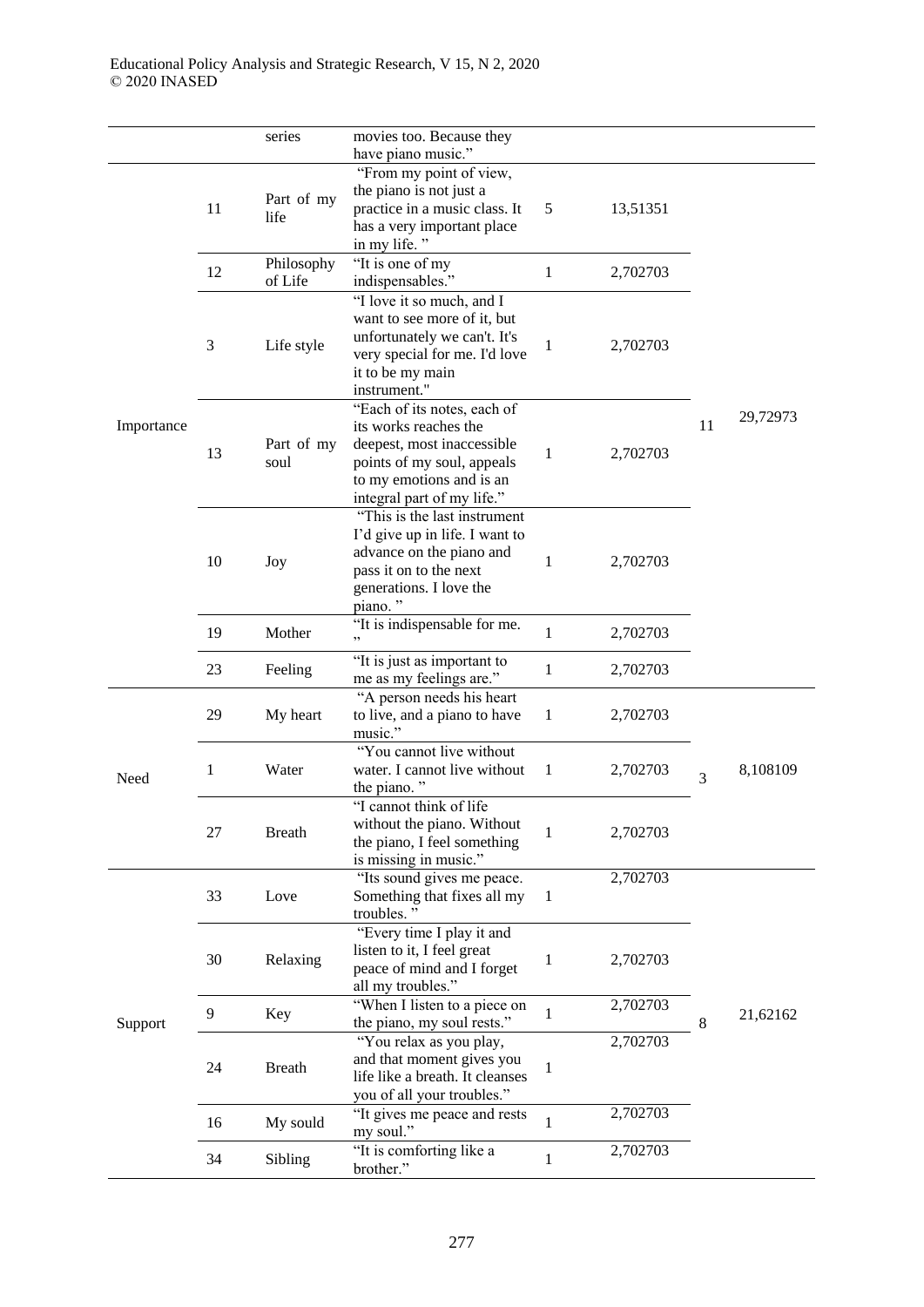|                      | 31             | Friend                             | "Every time I feel sad, I<br>talk to my piano and relax."                                                                                                                                                                     | 1              | 2,702703 |    |          |
|----------------------|----------------|------------------------------------|-------------------------------------------------------------------------------------------------------------------------------------------------------------------------------------------------------------------------------|----------------|----------|----|----------|
|                      | 22             | Peace                              | "I get a peace of mind<br>when I play the piano."                                                                                                                                                                             | 1              | 2,702703 |    |          |
| Gaining<br>Knowledge | 21             | Sun                                | "I am enlightened as I play<br>the piano. I develop by<br>applying what I have<br>learned."                                                                                                                                   | $\mathbf{1}$   | 2,702703 | 1  | 2,702703 |
| Motivation           | 12             | Philosophy<br>of Life              | "I have been in a whole<br>different world since the<br>piano has entered my life.<br>My dreams have changed<br>completely. My philosophy<br>has become completely<br>different. It has increased<br>my motivation for life." | 1              | 2,702703 | 1  | 2,702703 |
|                      | 32             | Close<br>friend                    | "When I play it, I share my<br>pain, my joy, my<br>excitement, my happiness,<br>my sadness, and I play with<br>my emotions at that<br>moment."                                                                                | $\mathbf{1}$   | 2,702703 |    |          |
| Reflection           | 17             | My<br>feelings                     | "It reflects my feelings."                                                                                                                                                                                                    | $\overline{2}$ | 5,405405 |    | 13,51351 |
| of Feelings          | 8              | Reflector                          | "I reflect through it what I<br>can't express"                                                                                                                                                                                | $\mathbf{1}$   | 2,702703 | 5  |          |
|                      | $\overline{4}$ | Expression<br>of<br>My<br>Feelings | "When I feel bad, and when<br>I feel good, I tell it about<br>my feelings, like a comrade<br>who accompanies me, and<br>my piano tells about my<br>feelings to those around<br>me."                                           | 1              | 2,702703 |    |          |
| Imaginatio<br>n      | 26             | The<br>Melody in<br>My Heart       | "Every time I play it, every<br>time you press a key, it<br>takes people away and<br>takes you where you want<br>them to be. The piano is<br>like a journey."                                                                 | 1              | 2,702703 | 1  | 2,702703 |
| Total                |                |                                    |                                                                                                                                                                                                                               | 34             | 91,90    | 34 | 91,90    |

Table 3 above clearly shows that the FAHS students developed 34 positive metaphors in eight categories (prerequisite, importance, need, support, gaining knowledge, motivation, reflection of feelings, imagination). In addition, some similar metaphors (breath, philosophy of life) having been placed in different categories is due to the meanings attributed to the metaphors created. At the same time, the fact that similar metaphors (life, part of my life, way of life, philosophy of life) fall into different categories shows that the same analogies from different perspectives were given for the piano.

Among the positive metaphors, the "importance" category was identified as the category in which the highest number of metaphors were expressed by the participating students, with a value of 29.72%. When we consider the metaphors such as "it is a part of my life, the philosophy of life, and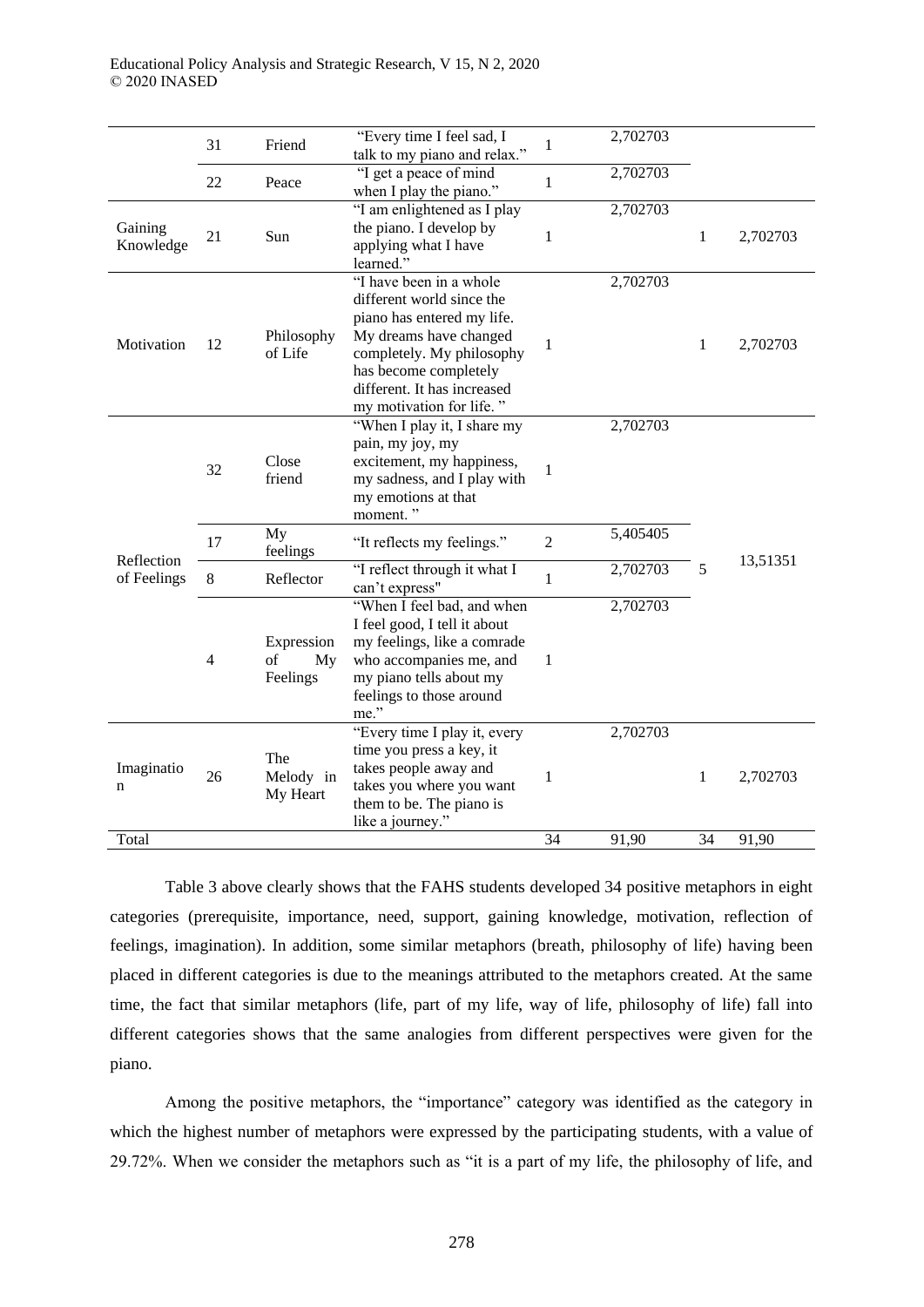the way of life" in the category of *importance*, it is evident that the participants view the piano as crucial as life. Similarly, the "mother" metaphor shows that the participant cares about the piano as much as her mother, an important social figure in life. The metaphors of "joy" and "feeling" in the category of *importance* further show the extent to which the participating students adopt the piano as an abstracted human.

With a percentage of 21.62%, the *support* category, which includes eight of the metaphors developed by the participants for the piano, demonstrates that the piano has a relaxing effect like providing support for a close friend or relative, as well as having a therapeutic effect. For example, when the metaphors of "breathing, love, relaxing, key, soul, and peace" and the explanations of these metaphors are examined, it is clear that the piano has a healing and therapeutic side, which is noticed by the students. Music therapy helps foster social relations in the society, brings solutions to social problems, boosts individuals' self-confidence, and makes physical exercises easier for individuals with physical problems. Music therapy, which is extremely important in people's lives and treatment processes, extends to Africa, is historically rooted in America, Asia, Europe, and many Turkish civilizations (Çengel, 2006). The metaphors developed in the present study support many previous studies confirming the positive effects of music therapy, and the piano can be said to be good for the soul since it acts as a channel that directs emotions towards positive practices. On the other hand, when we look at the explanations of the metaphors of the "sibling" and "friend" in the *support*  category, the piano emerges as a feature that supports lightening the human mood.

The "prerequisite" and "reflecting feelings" metaphors take the third place with a frequency of four and percentage of 10.81%. Looking at the explanations given for the "life" and "savior angel" metaphors in the *prerequisite* category, it is obvious that the piano is viewed as the cornerstone of music for students. Particularly in the description of the *savior angel* metaphor, the statement "it is necessary as a foundation for all music lessons" summarizes the view that the piano is a sine qua non for music education. When the category of *reflecting feelings* is examined, it can be seen that the piano is a communication tool for students to express their feelings easily. Considering that these high school students, being adolescents, may have particularly hard time expressing their emotions, the explanations they provide for the "friend, my feelings, reflector, and expressing my emotions" indicate that the piano is an important communication tool that they use to express their emotions.

Metaphors in the *need* category (8,10%), which has a similar meaning to that of the category of *importance* indicating that the piano is an important part of life, forming the basis of vital functions and even life itself for the participating students, are expressed as "my heart" and "water." The explanations given for these metaphors underline that the piano is a necessary instrument for music education.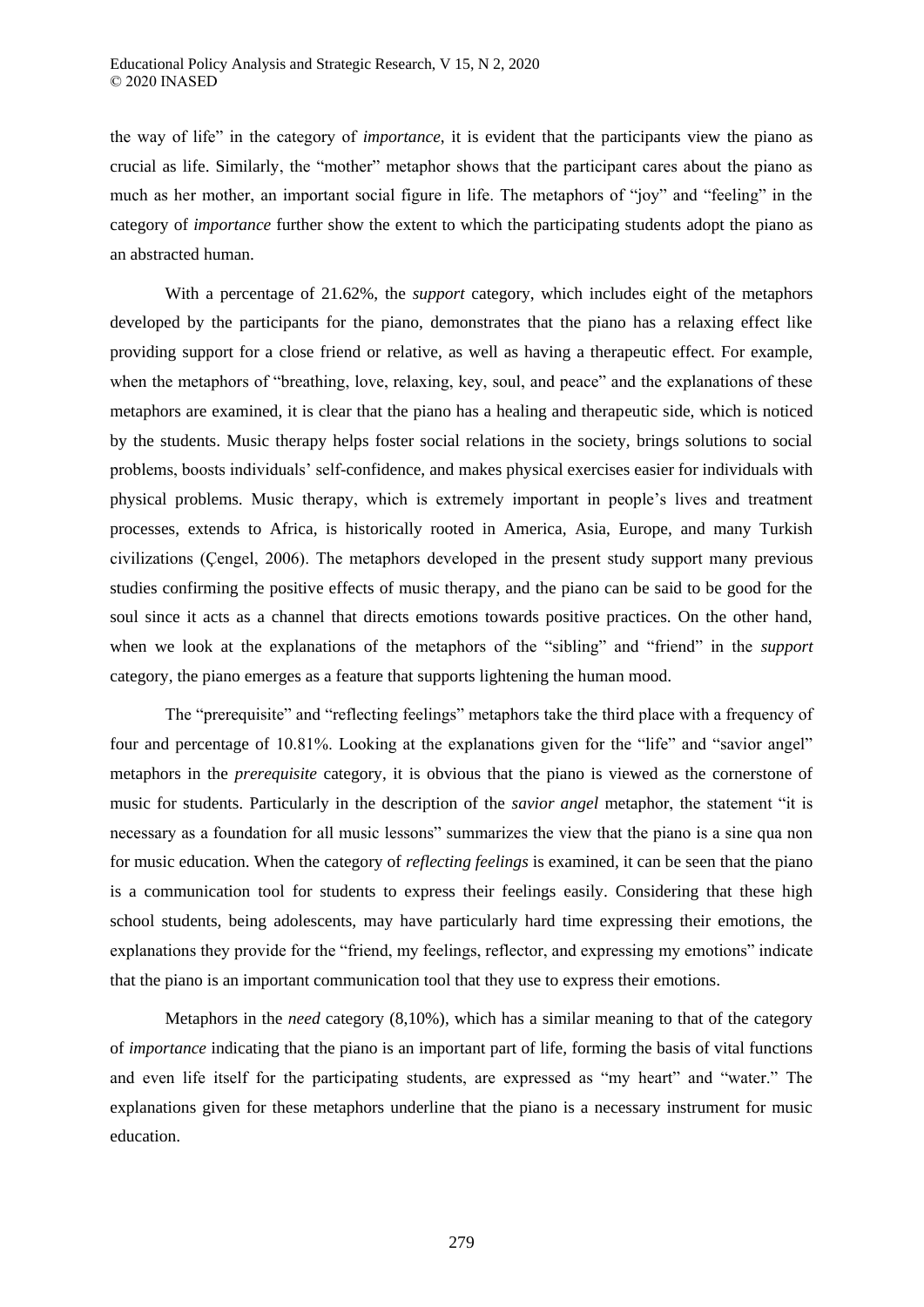|                      |    |               |                                                                                                                     |          | <b>Student Representing the</b><br><b>Metaphor</b> |                       |        |  |  |
|----------------------|----|---------------|---------------------------------------------------------------------------------------------------------------------|----------|----------------------------------------------------|-----------------------|--------|--|--|
| Category             |    | Code Metaphor | <b>Student Description Sample</b>                                                                                   | $\bf(f)$ | $($ %)                                             | Codes<br><b>Total</b> |        |  |  |
|                      |    |               |                                                                                                                     |          |                                                    |                       | $(\%)$ |  |  |
| Addiction            | 37 | Drug          | "Once I press that key, it's hard to let<br>go again. I want to play day and night<br>without doing anything else." |          | 2.702703                                           |                       | 8.10   |  |  |
| Negative<br>Attitude | 35 | Nothing       | "I want to develop in other fields of<br>music."                                                                    |          | 5,405405                                           |                       |        |  |  |

**Table 4.** Negative Metaphors about the Piano and the Number and Percentage of the Students Developing These

Looking at Table 4, it is clear that the FAHS music students developed two metaphors (drugs and nothing) in two categories (addiction and negative attitude). However, a small number of FAHS music students seem to develop negative metaphors for the piano. Although the drug metaphor in the "addiction" category is included as a negative element in this table, when we look at the explanation part of this metaphor, it actually becomes evident that the student has a great interest in and love for the piano. However, addiction is categorized as a negative metaphor as addiction is always considered something negative regardless of its exact type. The "nothing" metaphor, which includes the direct negative expression in the table, shows that the students who wrote this expression developed a negative attitude towards the piano because of their interest and positive attitude towards other instruments.

#### **Discussion, Conclusion and Recommendations**

The aim of this study was to analyze the perceptions of FAHS music students about the piano instrument through metaphor. It was found that that the participants developed a total of 37 metaphors for the piano instrument. In terms of their common characteristics, these metaphors were grouped under 10 different categories, 8 positive and 2 negative. In total, FAHS students developed 27 different metaphors. Considering that 37 students participated in the study and these students developed 27 different metaphors, it is evident that the participants perceived the piano from various perspectives.

The results of the study indicate that the category of "importance"  $(f=11, 29.72\%)$  is the category in which the students developed the highest number of metaphors, which is followed by "support" (f=8, 21.62%), reflecting feelings" (f=5, 13.51%), and "need" (f=3, 8.10%).

The most frequent positive metaphors are "part of my life"  $(f=5, 13.51\%)$ , "my feelings"  $(f=3, 13.51\%)$ 8.10%), and "life, philosophy of life, and breath" (f=2, 5,40%). This shows that the students view the piano as important as their life and hold it as dear as their emotions. In particular, the explanations of the participants that the piano is a basic and necessary instrument for music education is evidence that they truly recognize the importance of the piano.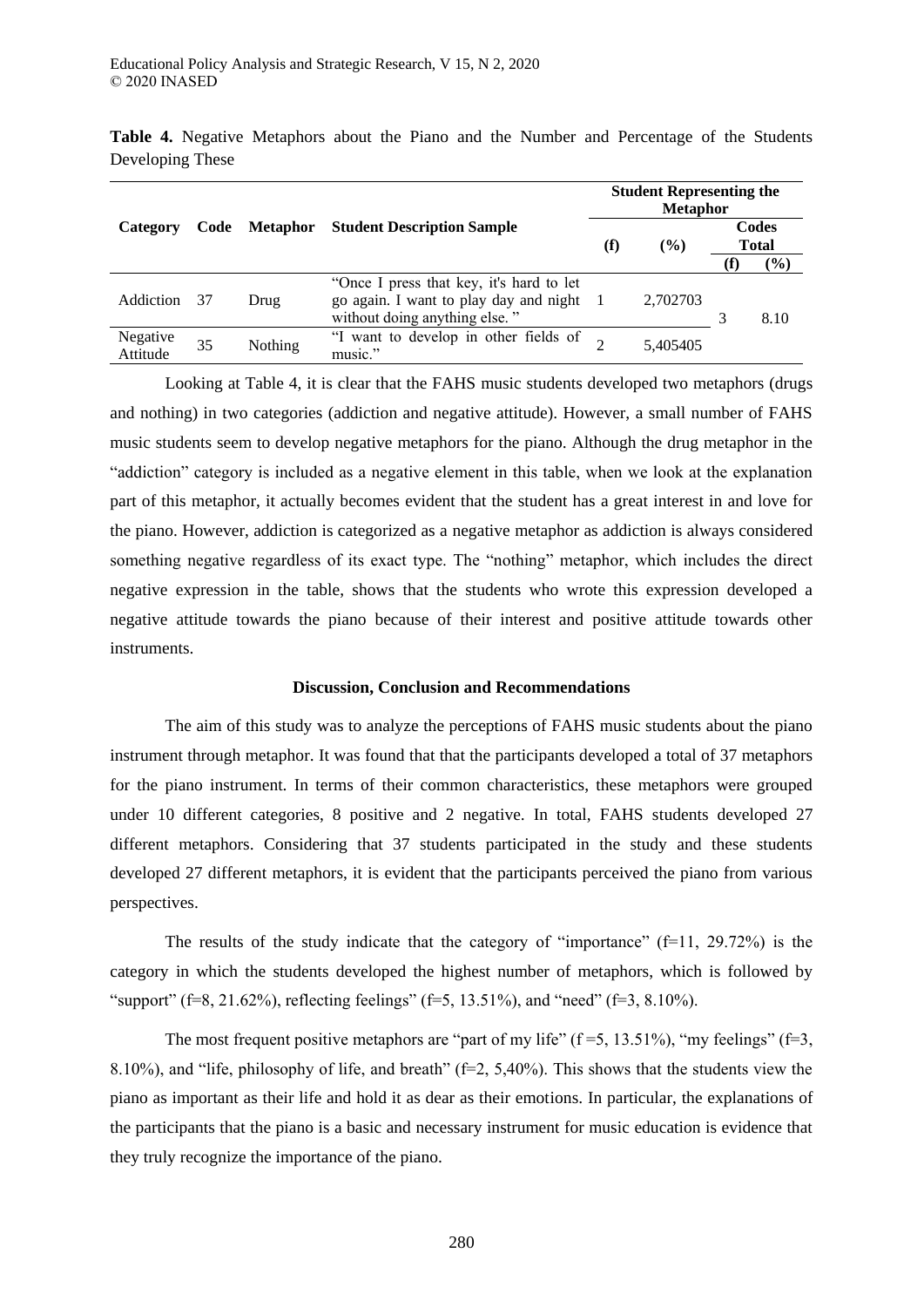The most frequent negative metaphor in the study is "nothing" ( $f=2$ , 5.40%), and "drug" ( $f=1$ , 2.70%), with only three of the 37 participants having negative attitudes towards the piano.

In the relevant research literature, research on perceptions about musical instruments in general and about the piano in particular is quite limited.

The majority of the previous metaphor studies focus on music and music courses. However, although "music" constitutes the overarching theme, it may be more beneficial to recognize the attitudes of the students on the musical instruments used in the education of music and to eliminate any negative attitudes they may have. However, in his study focusing on the metaphors developed by a group of FAHS students majoring in music, Yazıcı (2019) identified 91 different metaphors related to the "piano course", revealing 52 positive, 37 negative, and 2 both positive and negative attitudes. Yazıcı (2019) concluded that FAHS music department students mostly developed positive attitudes towards the piano course. Thus, Yazıcı's (2019) study is similar to the results of the current study. When they tested the performance and intrinsic motivation indicators of the perceived classroom environment and achievement goal variables, Church, Elliot and Gable (2001) found that particular perceptions of the classroom environment influenced students' orientations in achievement goals. Therefore, improving the perceptions about the teaching-learning environment and the tools (musical instruments) in this environment will positively affect students' perceptions about the music course (Church et al., 2001). For example, if the student loves the piano in her/his classroom during the music education, s/he will be interested in making music and will be able to love the course; however, if s/he doesn't like the instrument, there might even be a risk of losing interest in music. Therefore, it may be appropriate to focus on metaphor studies related to the instruments used in the teaching of music for the selection of the right instruments.

Based on the results obtained from the study, the following suggestions can be made. In the light of the data obtained from this study, it can be suggested that students should be provided more detailed information about the importance of the piano. Furthermore, the reason behind having negative attitudes towards the piano needs to be further investigated so that these negative attitudes can be transformed into positive attitudes. In addition, further quantitative studies supported by qualitative studies should be carried out by involving a higher number of student participants. As mentioned in the explanations of many students, the piano is an indispensable instrument in the music education process. The piano is the most effective auxiliary instrument at the beginner-level music education, as its keys provide ready-to-use sound frequencies. Thus, the student does not have to worry about having the correct holding position to find the right sound frequency, as in playing a violin. The correct hand position on the piano are only necessary for a healthy practice technique. Therefore, researchers interested in conducting future metaphor studies are highly recommended to focus greater attention on the musical instruments used in music education.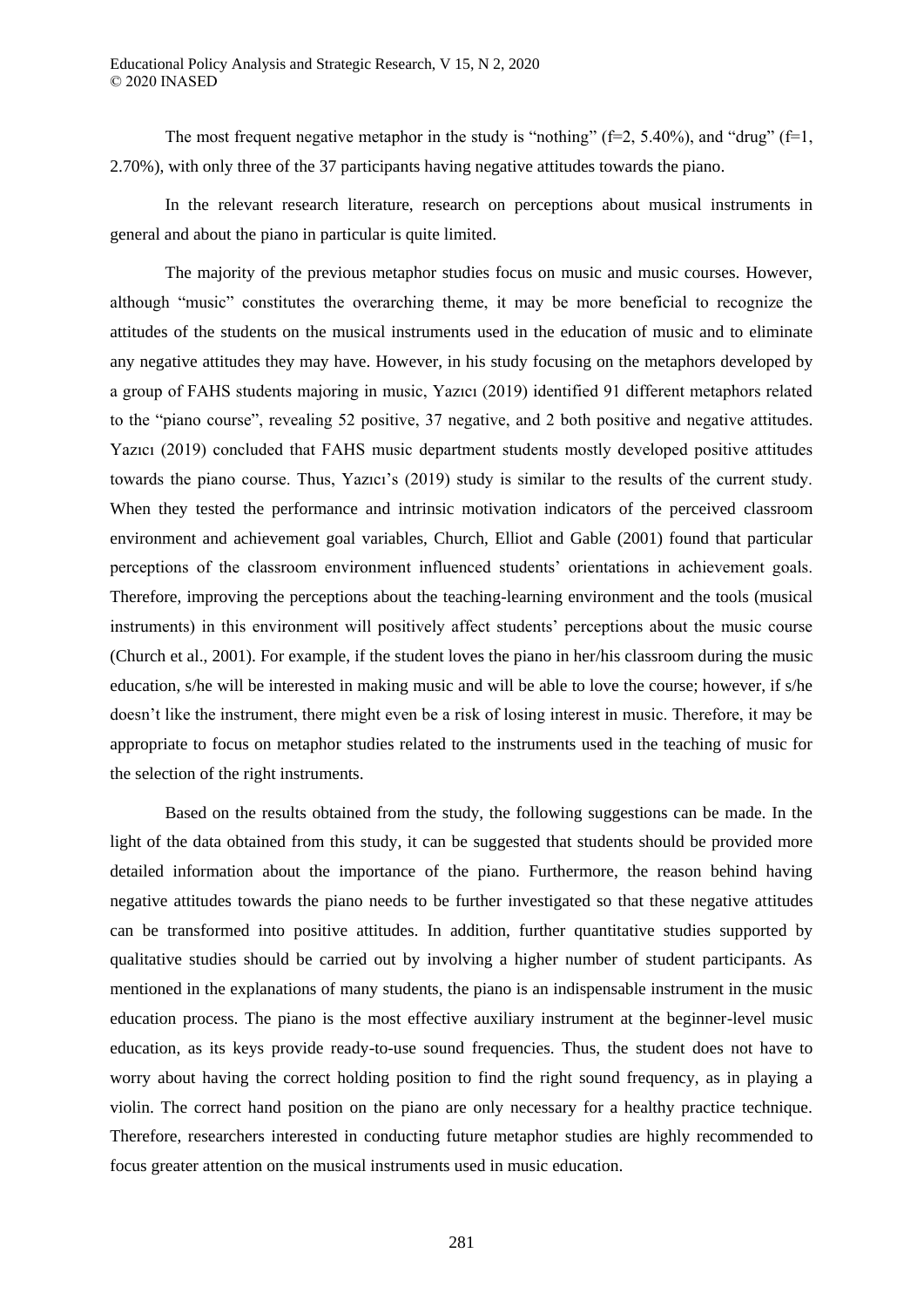#### **References**

- Aydıner-Uygun, M. (2015). Öğretmen adaylarının geleneksel müzik türlerine ilişkin algılarının metaforlar aracılığıyla incelenmesi. (Examination of pre-service teachers' perceptions of traditional music genres through metaphors), *Afyon Kocatepe University Journal of Academic Music Research, 1*(1), 59-76.
- Babacan, E. (2014). AGSL öğrencilerinin müzik kavramına ilişkin algıları: Metafor analizi. (Perceptions of AGSL students about the concept of music: Metaphor analysis), *Journal of Education and Training Research, 3*(1), 124-132.
- Balcı, A. (2011). *Sosyal bilimlerde araştırma yöntem, teknik ve ilkeler.* (*Research methods, techniques and principles in social sciences*), Ankara: Pegem Akademi.
- Buchanan, G. (1964). Skills of Piano Performance in the Preparation of Music Educators. *Journal of Research in Music Education, 12*, 134-138
- Church, M. A., Elliot, A. J., & Gable, S. L. (2001). Perceptions of classroom environment, achievement goals, and achievement outcomes. *Journal of Educational Psychology*, *93*(1), 43-54.
- Çengel, Ö. (2006). Müzikle Tedavi. (Music Therapy), *Kastamonu Education Journal,* October, *14*(2), 697- 706.
- Dinç-Altun, Z. (2014). *Müzik ğretmenliği programı ğretmen adaylarının piyano dersi kavramına ilişkin metafor algilari. (Pre-service music teachers' metaphorical perceptions of the piano class),* Paper presented at the conference on music culture and education on the Silk Road, İstanbul, Turkey.
- Koca, Ş. (2012). The pre-school teacher candidates' metaphorical thinking about the concept of music learning. *Procedia – Social and Behavioral Sciences, 47*, 1485-1489.
- Lakoff, G., & Johnson, M. (1980). *Metaphors We Live By*. The University of Chicago Pres, Chicago.
- Mentiş-Köksoy, A. (2015). Primary school teacher candidates' perceptions related to the concept of music. *International Review of Social Sciences and Humanities*, *9*(2), 9-15
- Miles, M. B., & Huberman, A. M. (1994). *Qualitative data analysis: an expanded sourcebook. (2nd Edition).* Calif. : SAGE Publications.
- Mustan-Dönmez, B., Karaburun, D. (2013). Türk halk müziği sözlerinde metaforik anlatım geleneği. (The metaphorical expression tradition in Turkish folk music lyrics), *Turkish Studies*, *8*(4), 1081- 1097.
- Özkul, M. K. (2013). *Music and Cultural Texture* in the 1st International Music Research Symposium, Trabzon, Turkey, 312-320.